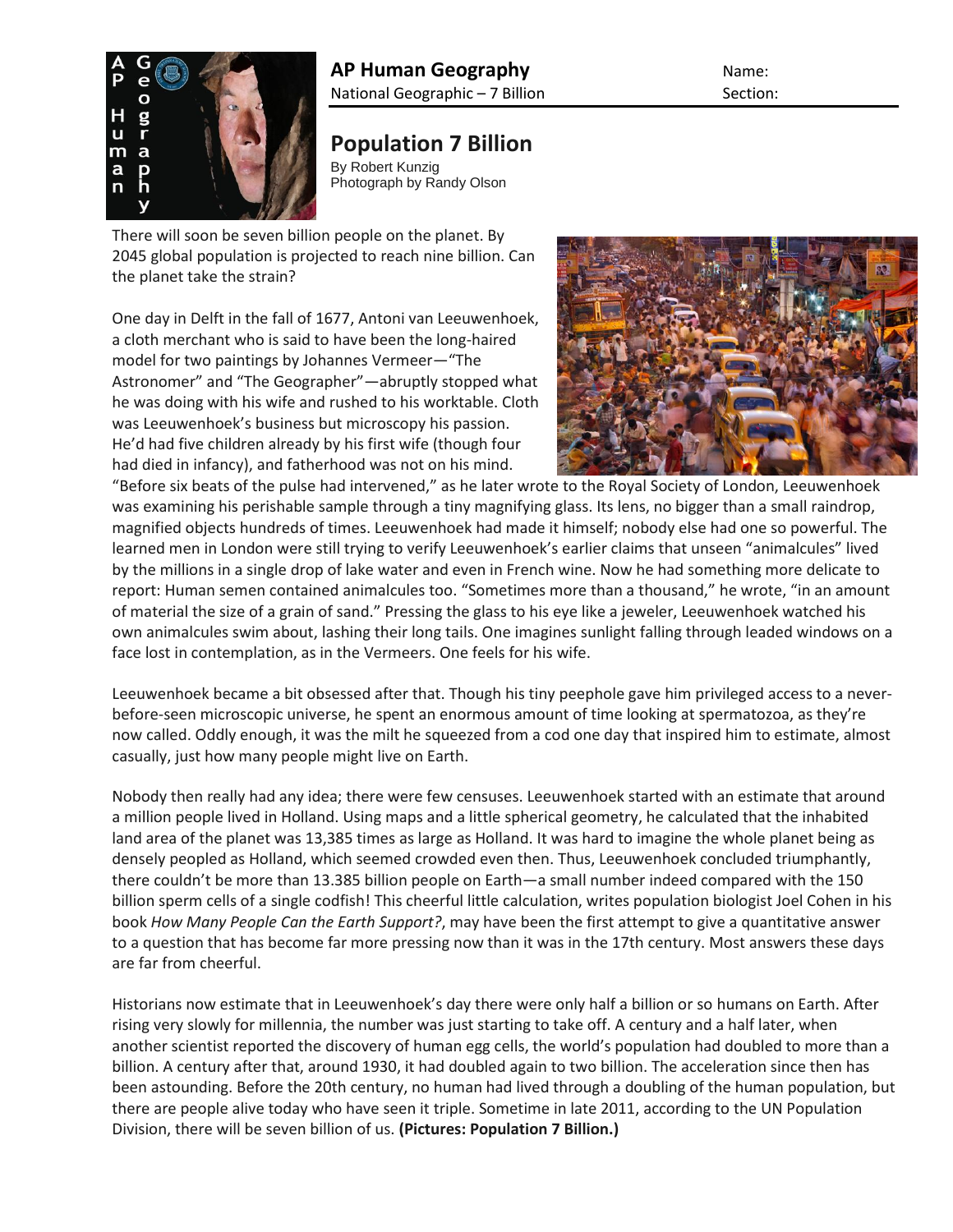And the explosion, though it is slowing, is far from over. Not only are people living longer, but so many women across the world are now in their childbearing years—1.8 billion—that the global population will keep growing for another few decades at least, even though each woman is having fewer children than she would have had a generation ago. By 2050 the total number could reach 10.5 billion, or it could stop at eight billion—the difference is about one child per woman. UN demographers consider the middle road their best estimate: They now project that the population may reach nine billion before 2050—in 2045. The eventual tally will depend on the choices individual couples make when they engage in that most intimate of human acts, the one Leeuwenhoek interrupted so carelessly for the sake of science.

With the population still growing by about 80 million each year, it's hard not to be alarmed. Right now on Earth, water tables are falling, soil is eroding, glaciers are melting, and fish stocks are vanishing. Close to a billion people go hungry each day. Decades from now, there will likely be two billion more mouths to feed, mostly in poor countries. There will be billions more people wanting and deserving to boost themselves out of poverty. If they follow the path blazed by wealthy countries—clearing forests, burning coal and oil, freely scattering fertilizers and pesticides—they too will be stepping hard on the planet's natural resources. How exactly is this going to work?

THERE MAY BE SOME COMFORT in knowing that people have long been alarmed about population. From the beginning, says French demographer Hervé Le Bras, demography has been steeped in talk of the apocalypse. Some of the field's founding papers were written just a few years after Leeuwenhoek's discovery by Sir William Petty, a founder of the Royal Society. He estimated that world population would double six times by the Last Judgment, which was expected in about 2,000 years. At that point it would exceed 20 billion people—more, Petty thought, than the planet could feed. "And then, according to the prediction of the Scriptures, there must be wars, and great slaughter, &c.," he wrote.

As religious forecasts of the world's end receded, Le Bras argues, population growth itself provided an ersatz mechanism of apocalypse. "It crystallized the ancient fear, and perhaps the ancient hope, of the end of days," he writes. In 1798 Thomas Malthus, an English priest and economist, enunciated his general law of population: that it necessarily grows faster than the food supply, until war, disease, and famine arrive to reduce the number of people. As it turned out, the last plagues great enough to put a dent in global population had already happened when Malthus wrote. World population hasn't fallen, historians think, since the Black Death of the 14th century.

In the two centuries after Malthus declared that population couldn't continue to soar, that's exactly what it did. The process started in what we now call the developed countries, which were then still developing. The spread of New World crops like corn and the potato, along with the discovery of chemical fertilizers, helped banish starvation in Europe. Growing cities remained cesspools of disease at first, but from the mid-19th century on, sewers began to channel human waste away from drinking water, which was then filtered and chlorinated; that dramatically reduced the spread of cholera and typhus.

Moreover in 1798, the same year that Malthus published his dyspeptic tract, his compatriot Edward Jenner described a vaccine for smallpox—the first and most important in a series of vaccines and antibiotics that, along with better nutrition and sanitation, would double life expectancy in the industrializing countries, from 35 years to 77 today. It would take a cranky person to see that trend as gloomy: "The development of medical science was the straw that broke the camel's back," wrote Stanford population biologist Paul Ehrlich in 1968.

Ehrlich's book, *The Population Bomb*, made him the most famous of modern Malthusians. In the 1970s, Ehrlich predicted, "hundreds of millions of people are going to starve to death," and it was too late to do anything about it. "The cancer of population growth ... must be cut out," Ehrlich wrote, "by compulsion if voluntary methods fail." The very future of the United States was at risk. In spite or perhaps because of such language, the book was a best seller, as Malthus's had been. And this time too the bomb proved a dud. The green revolution a combination of high-yield seeds, irrigation, pesticides, and fertilizers that enabled grain production to double—was already under way. Today many people are undernourished, but mass starvation is rare.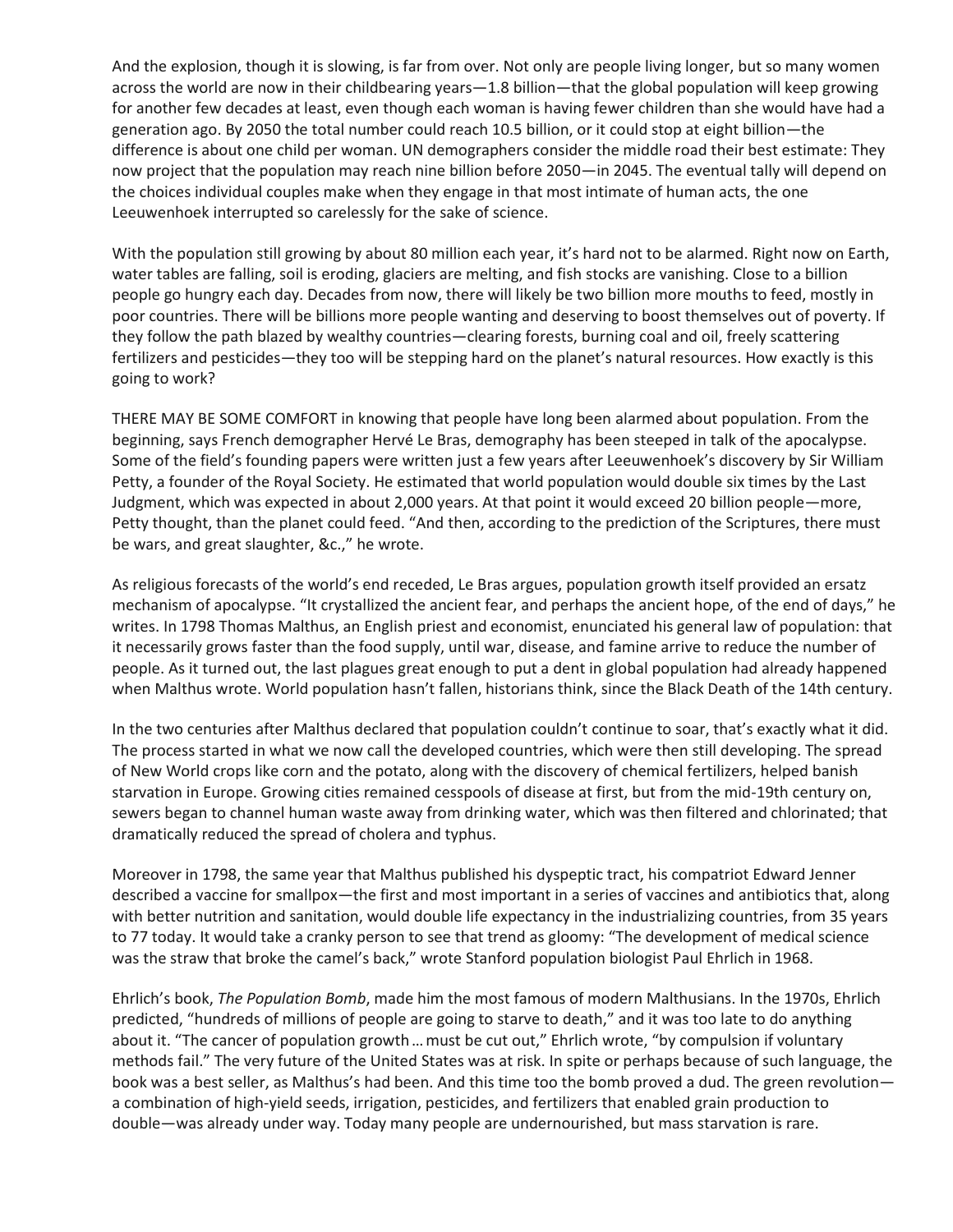Ehrlich was right, though, that population would surge as medical science spared many lives. After World War II the developing countries got a sudden transfusion of preventive care, with the help of institutions like the World Health Organization and UNICEF. Penicillin, the smallpox vaccine, DDT (which, though later controversial, saved millions from dying of malaria)—all arrived at once. In India life expectancy went from 38 years in 1952 to 64 today; in China, from 41 to 73. Millions of people in developing countries who would have died in childhood survived to have children themselves. That's why the population explosion spread around the planet: because a great many people were saved from dying.

And because, for a time, women kept giving birth at a high rate. In 18th-century Europe or early 20th-century Asia, when the average woman had six children, she was doing what it took to replace herself and her mate, because most of those children never reached adulthood. When child mortality declines, couples eventually have fewer children—but that transition usually takes a generation at the very least. Today in developed countries, an average of 2.1 births per woman would maintain a steady population; in the developing world, "replacement fertility" is somewhat higher. In the time it takes for the birthrate to settle into that new balance with the death rate, population explodes.

Demographers call this evolution the demographic transition. All countries go through it in their own time. It's a hallmark of human progress: In a country that has completed the transition, people have wrested from nature at least some control over death and birth. The global population explosion is an inevitable side effect, a huge one that some people are not sure our civilization can survive. But the growth rate was actually at its peak just as Ehrlich was sounding his alarm. By the early 1970s, fertility rates around the world had begun dropping faster than anyone had anticipated. Since then, the population growth rate has fallen by more than 40 percent.

THE FERTILITY DECLINE that is now sweeping the planet started at different times in different countries. France was one of the first. By the early 18th century, noblewomen at the French court were knowing carnal pleasures without bearing more than two children. They often relied on the same method Leeuwenhoek used for his studies: withdrawal, or coitus interruptus. Village parish records show the trend had spread to the peasantry by the late 18th century; by the end of the 19th, fertility in France had fallen to three children per woman—without the help of modern contraceptives. The key innovation was conceptual, not contraceptive, says Gilles Pison of the National Institute for Demographic Studies in Paris. Until the Enlightenment, "the number of children you had, it was God who decided. People couldn't fathom that it might be up to them."

Other countries in the West eventually followed France's lead. By the onset of World War II, fertility had fallen close to the replacement level in parts of Europe and the U.S. Then, after the surprising blip known as the baby boom, came the bust, again catching demographers off guard. They assumed some instinct would lead women to keep having enough children to ensure the survival of the species. Instead, in country after developed country, the fertility rate fell below replacement level. In the late 1990s in Europe it fell to 1.4. "The evidence I'm familiar with, which is anecdotal, is that women couldn't care less about replacing the species," Joel Cohen says.

The end of a baby boom can have two big economic effects on a country. The first is the "demographic dividend"—a blissful few decades when the boomers swell the labor force and the number of young and old dependents is relatively small, and there is thus a lot of money for other things. Then the second effect kicks in: The boomers start to retire. What had been considered the enduring demographic order is revealed to be a party that has to end. The sharpening American debate over Social Security and last year's strikes in France over increasing the retirement age are responses to a problem that exists throughout the developed world: how to support an aging population. "In 2050 will there be enough people working to pay for pensions?" asks Frans Willekens, director of the Netherlands Interdisciplinary Demographic Institute in The Hague. "The answer is no."

In industrialized countries it took generations for fertility to fall to the replacement level or below. As that same transition takes place in the rest of the world, what has astonished demographers is how much faster it is happening there. Though its population continues to grow, China, home to a fifth of the world's people, is already below replacement fertility and has been for nearly 20 years, thanks in part to the coercive one-child policy implemented in 1979; Chinese women, who were bearing an average of six children each as recently as 1965, are now having around 1.5. In Iran, with the support of the Islamic regime, fertility has fallen more than 70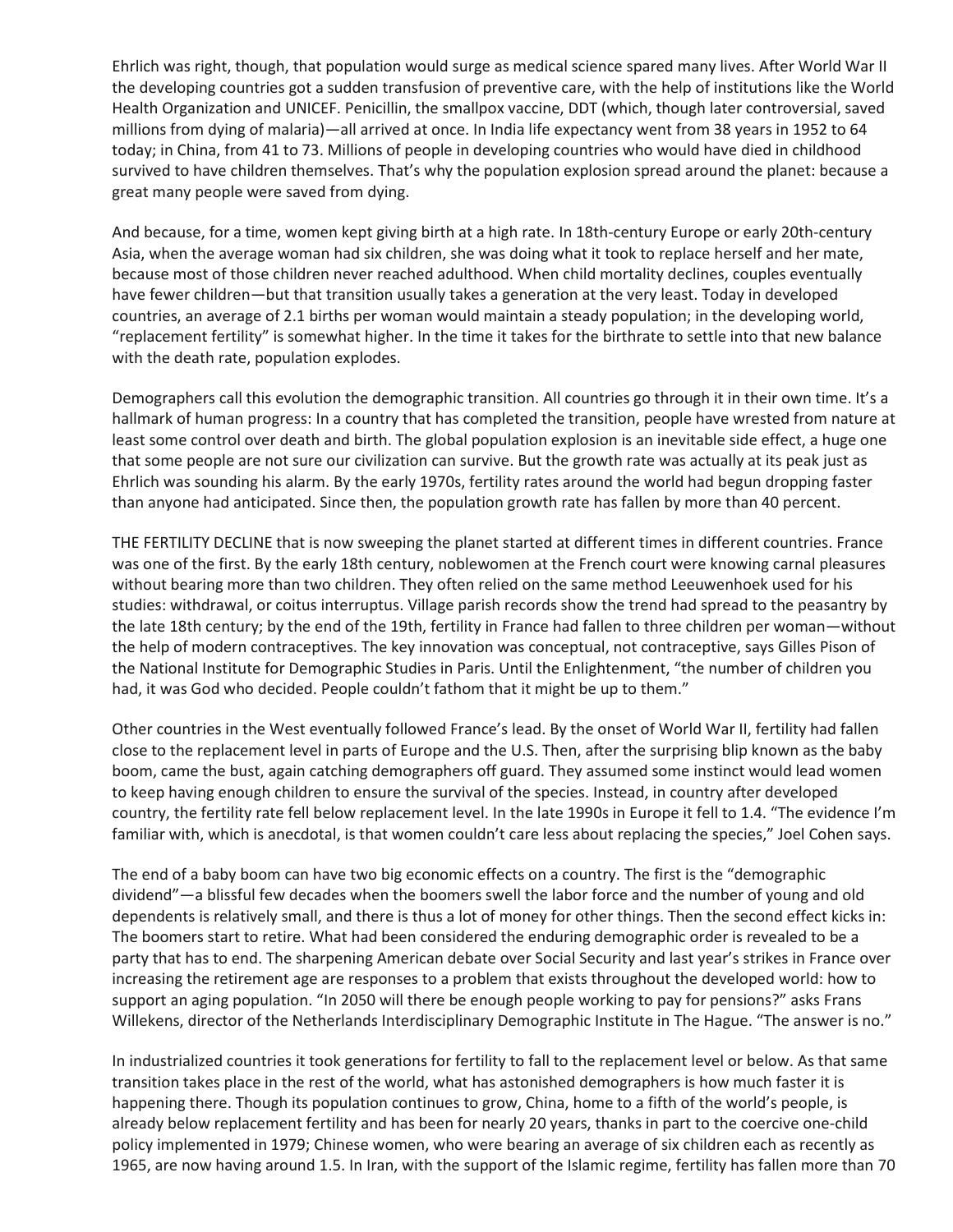percent since the early '80s. In Catholic and democratic Brazil, women have reduced their fertility rate by half over the same quarter century. "We still don't understand why fertility has gone down so fast in so many societies, so many cultures and religions. It's just mind-boggling," says Hania Zlotnik, director of the UN Population Division.

"At this moment, much as I want to say there's still a problem of high fertility rates, it's only about 16 percent of the world population, mostly in Africa," says Zlotnik. South of the Sahara, fertility is still five children per woman; in Niger it is seven. But then, 17 of the countries in the region still have life expectancies of 50 or less; they have just begun the demographic transition. In most of the world, however, family size has shrunk dramatically. The UN projects that the world will reach replacement fertility by 2030. "The population as a whole is on a path toward nonexplosion—which is good news," Zlotnik says.

The bad news is that 2030 is two decades away and that the largest generation of adolescents in history will then be entering their childbearing years. Even if each of those women has only two children, population will coast upward under its own momentum for another quarter century. Is a train wreck in the offing, or will people then be able to live humanely and in a way that doesn't destroy their environment? One thing is certain: Close to one in six of them will live in India.

*I* have understood the population explosion intellectually for a long time. I came to understand it emotionally one *stinking hot night in Delhi a couple of years ago… The temperature was well over 100, and the air was a haze of dust and smoke. The streets seemed alive with people. People eating, people washing, people sleeping. People visiting, arguing, and screaming. People thrusting their hands through the taxi window, begging. People defecating and urinating. People clinging to buses. People herding animals. People, people, people, people.* — Paul Ehrlich

In 1966, when Ehrlich took that taxi ride, there were around half a billion Indians. There are 1.2 billion now. Delhi's population has increased even faster, to around 22 million, as people have flooded in from small towns and villages and crowded into sprawling shantytowns. Early last June in the stinking hot city, the summer monsoon had not yet arrived to wash the dust from the innumerable construction sites, which only added to the dust that blows in from the deserts of Rajasthan. On the new divided highways that funnel people into the unplanned city, oxcarts were heading the wrong way in the fast lane. Families of four cruised on motorbikes, the women's scarves flapping like vivid pennants, toddlers dangling from their arms. Families of a dozen or more sardined themselves into buzzing, bumblebee-colored auto rickshaws designed for two passengers. In the stalled traffic, amputees and wasted little children cried for alms. Delhi today is boomingly different from the city Ehrlich visited, and it is also very much the same.

At Lok Nayak Hospital, on the edge of the chaotic and densely peopled nest of lanes that is Old Delhi, a human tide flows through the entrance gate every morning and crowds inside on the lobby floor. "Who could see this and not be worried about the population of India?" a surgeon named Chandan Bortamuly asked one afternoon as he made his way toward his vasectomy clinic. "Population is our biggest problem." Removing the padlock from the clinic door, Bortamuly stepped into a small operating room. Inside, two men lay stretched out on examination tables, their testicles poking up through holes in the green sheets. A ceiling fan pushed cool air from two window units around the room.

Bortamuly is on the front lines of a battle that has been going on in India for nearly 60 years. In 1952, just five years after it gained independence from Britain, India became the first country to establish a policy for population control. Since then the government has repeatedly set ambitious goals—and repeatedly missed them by a mile. A national policy adopted in 2000 called for the country to reach the replacement fertility of 2.1 by 2010. That won't happen for at least another decade. In the UN's medium projection, India's population will rise to just over 1.6 billion people by 2050. "What's inevitable is that India is going to exceed the population of China by 2030," says A. R. Nanda, former head of the Population Foundation of India, an advocacy group. "Nothing less than a huge catastrophe, nuclear or otherwise, can change that."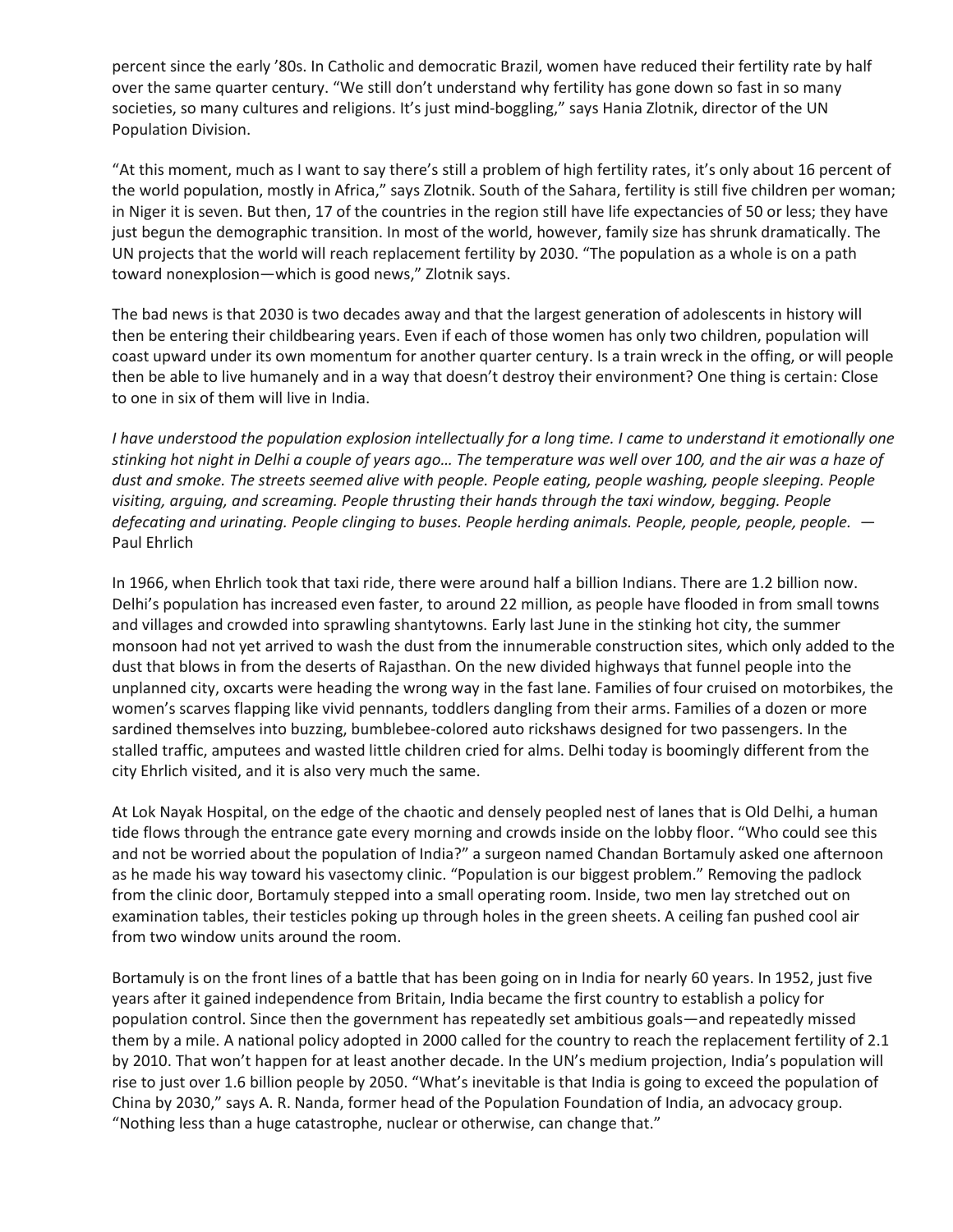Sterilization is the dominant form of birth control in India today, and the vast majority of the procedures are performed on women. The government is trying to change that; a no-scalpel vasectomy costs far less and is easier on a man than a tubal ligation is on a woman. In the operating theater Bortamuly worked quickly. "They say the needle pricks like an ant bite," he explained, when the first patient flinched at the local anesthetic. "After that it's basically painless, bloodless surgery." Using the pointed tip of a forceps, Bortamuly made a tiny hole in the skin of the scrotum and pulled out an oxbow of white, stringy vas deferens—the sperm conduit from the patient's right testicle. He tied off both ends of the oxbow with fine black thread, snipped them, and pushed them back under the skin. In less than seven minutes—a nurse timed him—the patient was walking out without so much as a Band-Aid. The government will pay him an incentive fee of 1,100 rupees (around \$25), a week's wages for a laborer.

The Indian government tried once before to push vasectomies, in the 1970s, when anxiety about the population bomb was at its height. Prime Minister Indira Gandhi and her son Sanjay used state-of-emergency powers to force a dramatic increase in sterilizations. From 1976 to 1977 the number of operations tripled, to more than eight million. Over six million of those were vasectomies. Family planning workers were pressured to meet quotas; in a few states, sterilization became a condition for receiving new housing or other government benefits. In some cases the police simply rounded up poor people and hauled them to sterilization camps.

The excesses gave the whole concept of family planning a bad name. "Successive governments refused to touch the subject," says Shailaja Chandra, former head of the National Population Stabilisation Fund (NPSF). Yet fertility in India has dropped anyway, though not as fast as in China, where it was nose-diving even before the draconian one-child policy took effect. The national average in India is now 2.6 children per woman, less than half what it was when Ehrlich visited. The southern half of the country and a few states in the northern half are already at replacement fertility or below.

In Kerala, on the southwest coast, investments in health and education helped fertility fall to 1.7. The key, demographers there say, is the female literacy rate: At around 90 percent, it's easily the highest in India. Girls who go to school start having children later than ones who don't. They are more open to contraception and more likely to understand their options.

SO FAR THIS APPROACH, held up as a model internationally, has not caught on in the poor states of northern India—in the "Hindi belt" that stretches across the country just south of Delhi. Nearly half of India's population growth is occurring in Rajasthan, Madhya Pradesh, Bihar, and Uttar Pradesh, where fertility rates still hover between three and four children per woman. More than half the women in the Hindi belt are illiterate, and many marry well before reaching the legal age of 18. They gain social status by bearing children—and usually don't stop until they have at least one son.

As an alternative to the Kerala model, some point to the southern state of Andhra Pradesh, where sterilization "camps"—temporary operating rooms often set up in schools—were introduced during the '70s and where sterilization rates have remained high as improved hospitals have replaced the camps. In a single decade beginning in the early 1990s, the fertility rate fell from around three to less than two. Unlike in Kerala, half of all women in Andhra Pradesh remain illiterate.

Amarjit Singh, the current executive director of the NPSF, calculates that if the four biggest states of the Hindi belt had followed the Andhra Pradesh model, they would have avoided 40 million births—and considerable suffering. "Because 40 million were born, 2.5 million children died," Singh says. He thinks if all India were to adopt high-quality programs to encourage sterilizations, in hospitals rather than camps, it could have 1.4 billion people in 2050 instead of 1.6 billion.

Critics of the Andhra Pradesh model, such as the Population Foundation's Nanda, say Indians need better health care, particularly in rural areas. They are against numerical targets that pressure government workers to sterilize people or cash incentives that distort a couple's choice of family size. "It's a private decision," Nanda says.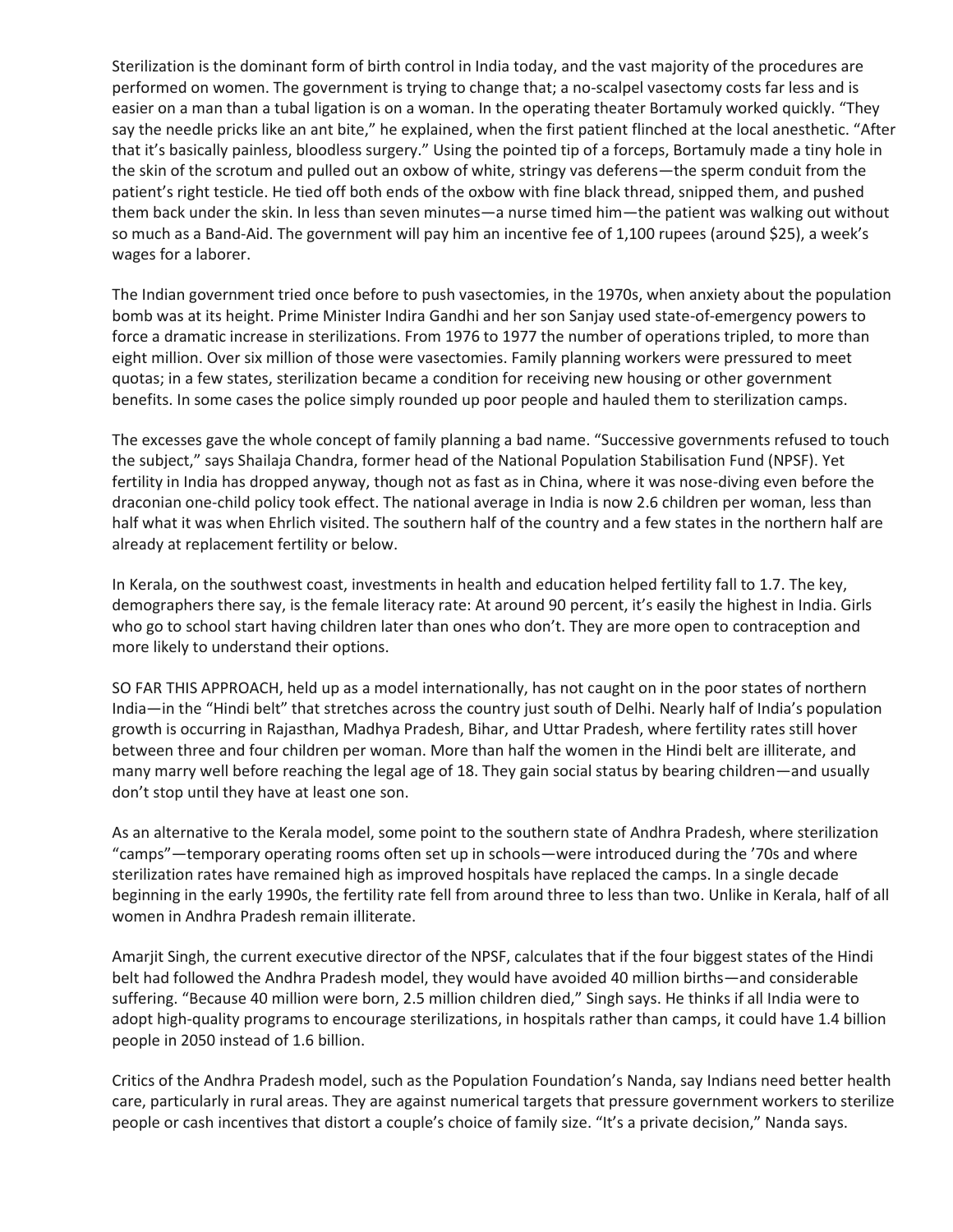In Indian cities today, many couples are making the same choice as their counterparts in Europe or America. Sonalde Desai, a senior fellow at New Delhi's National Council of Applied Economic Research, introduced me to five working women in Delhi who were spending most of their salaries on private-school fees and after-school tutors; each had one or two children and was not planning to have more. In a nationwide survey of 41,554 households, Desai's team identified a small but growing vanguard of urban one-child families. "We were totally blown away at the emphasis parents were placing on their children," she says. "It suddenly makes you understand—that is why fertility is going down." Indian children on average are much better educated than their parents.

That's less true in the countryside. With Desai's team I went to Palanpur, a village in Uttar Pradesh—a Hindi-belt state with as many people as Brazil. Walking into the village we passed a cell phone tower but also rivulets of raw sewage running along the lanes of small brick houses. Under a mango tree, the keeper of the grove said he saw no reason to educate his three daughters. Under a neem tree in the center of the village, I asked a dozen farmers what would improve their lives most. "If we could get a little money, that would be wonderful," one joked.

The goal in India should not be reducing fertility or population, Almas Ali of the Population Foundation told me when I spoke to him a few days later. "The goal should be to make the villages livable," he said. "Whenever we talk of population in India, even today, what comes to our mind is the increasing numbers. And the numbers are looked at with fright. This phobia has penetrated the mind-set so much that all the focus is on reducing the number. The focus on people has been pushed to the background."

It was a four-hour drive back to Delhi from Palanpur, through the gathering night of a Sunday. We sat in traffic in one market town after another, each one hopping with activity that sometimes engulfed the car. As we came down a viaduct into Moradabad, I saw a man pushing a cart up the steep hill, piled with a load so large it blocked his view. I thought of Ehrlich's epiphany on his cab ride all those decades ago. People, people, people, people yes. But also an overwhelming sense of energy, of striving, of aspiration.

THE ANNUAL meeting of the Population Association of America (PAA) is one of the premier gatherings of the world's demographers. Last April the global population explosion was not on the agenda. "The problem has become a bit passé," Hervé Le Bras says. Demographers are generally confident that by the second half of this century we will be ending one unique era in history—the population explosion—and entering another, in which population will level out or even fall.

But will there be too many of us? At the PAA meeting, in the Dallas Hyatt Regency, I learned that the current population of the planet could fit into the state of Texas, if Texas were settled as densely as New York City. The comparison made me start thinking like Leeuwenhoek. If in 2045 there are nine billion people living on the six habitable continents, the world population density will be a little more than half that of France today. France is not usually considered a hellish place. Will the world be hellish then?

Some parts of it may well be; some parts of it are hellish today. There are now 21 cities with populations larger than ten million, and by 2050 there will be many more. Delhi adds hundreds of thousands of migrants each year, and those people arrive to find that "no plans have been made for water, sewage, or habitation," says Shailaja Chandra. Dhaka in Bangladesh and Kinshasa in the Democratic Republic of the Congo are 40 times larger today than they were in 1950. Their slums are filled with desperately poor people who have fled worse poverty in the countryside.

Whole countries today face population pressures that seem as insurmountable to us as India's did to Ehrlich in 1966. Bangladesh is among the most densely populated countries in the world and one of the most immediately threatened by climate change; rising seas could displace tens of millions of Bangladeshis. Rwanda is an equally alarming case. In his book*Collapse*, Jared Diamond argued that the genocidal massacre of some 800,000 Rwandans in 1994 was the result of several factors, not only ethnic hatred but also overpopulation—too many farmers dividing the same amount of land into increasingly small pieces that became inadequate to support a farmer's family. "Malthus's worst-case scenario may sometimes be realized," Diamond concluded.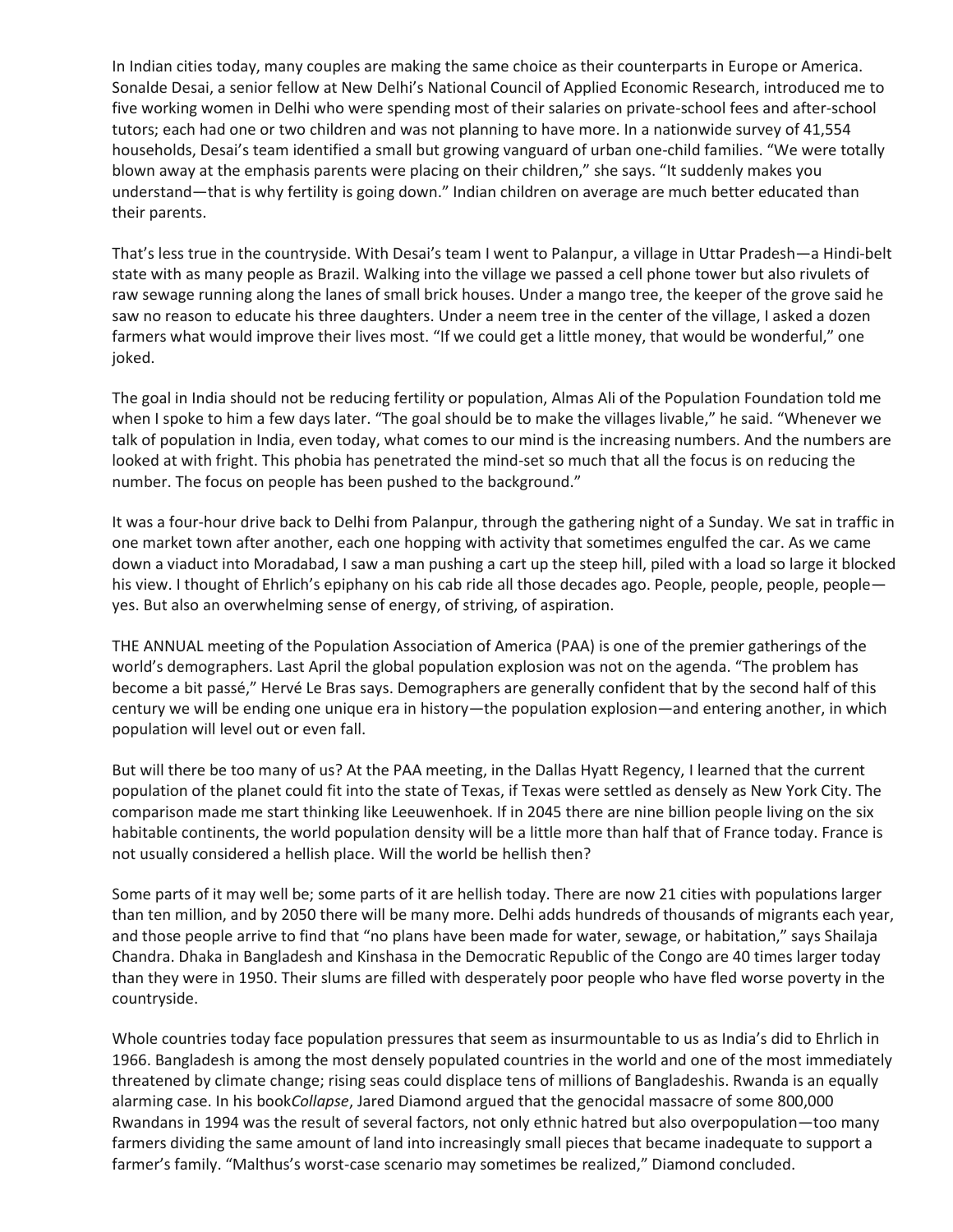Many people are justifiably worried that Malthus will finally be proved right on a global scale—that the planet won't be able to feed nine billion people. Lester Brown, founder of Worldwatch Institute and now head of the Earth Policy Institute in Washington, believes food shortages could cause a collapse of global civilization. Human beings are living off natural capital, Brown argues, eroding soil and depleting groundwater faster than they can be replenished. All of that will soon be cramping food production. Brown's Plan B to save civilization would put the whole world on a wartime footing, like the U.S. after Pearl Harbor, to stabilize climate and repair the ecological damage. "Filling the family planning gap may be the most urgent item on the global agenda," he writes, so if we don't hold the world's population to eight billion by reducing fertility, the death rate may increase instead.

Eight billion corresponds to the UN's lowest projection for 2050. In that optimistic scenario, Bangladesh has a fertility rate of 1.35 in 2050, but it still has 25 million more people than it does today. Rwanda's fertility rate also falls below the replacement level, but its population still rises to well over twice what it was before the genocide. If that's the optimistic scenario, one might argue, the future is indeed bleak.

But one can also draw a different conclusion—that fixating on population numbers is not the best way to confront the future. People packed into slums need help, but the problem that needs solving is poverty and lack of infrastructure, not overpopulation. Giving every woman access to family planning services is a good idea— "the one strategy that can make the biggest difference to women's lives," Chandra calls it. But the most aggressive population control program imaginable will not save Bangladesh from sea level rise, Rwanda from another genocide, or all of us from our enormous environmental problems.

Global warming is a good example. Carbon emissions from fossil fuels are growing fastest in China, thanks to its prolonged economic boom, but fertility there is already below replacement; not much more can be done to control population. Where population is growing fastest, in sub-Saharan Africa, emissions per person are only a few percent of what they are in the U.S.—so population control would have little effect on climate. Brian O'Neill of the National Center for Atmospheric Research has calculated that if the population were to reach 7.4 billion in 2050 instead of 8.9 billion, it would reduce emissions by 15 percent. "Those who say the whole problem is population are wrong," Joel Cohen says. "It's not even the dominant factor." To stop global warming we'll have to switch from fossil fuels to alternative energy—regardless of how big the population gets.

The number of people does matter, of course. But how people consume resources matters a lot more. Some of us leave much bigger footprints than others. The central challenge for the future of people and the planet is how to raise more of us out of poverty—the slum dwellers in Delhi, the subsistence farmers in Rwanda—while reducing the impact each of us has on the planet.

The World Bank has predicted that by 2030 more than a billion people in the developing world will belong to the "global middle class," up from just 400 million in 2005. That's a good thing. But it will be a hard thing for the planet if those people are eating meat and driving gasoline-powered cars at the same rate as Americans now do. It's too late to keep the new middle class of 2030 from being born; it's not too late to change how they and the rest of us will produce and consume food and energy. "Eating less meat seems more reasonable to me than saying, 'Have fewer children!' " Le Bras says.

How many people can the Earth support? Cohen spent years reviewing all the research, from Leeuwenhoek on. "I wrote the book thinking I would answer the question," he says. "I found out it's unanswerable in the present state of knowledge." What he found instead was an enormous range of  "political numbers, intended to persuade people" one way or the other.

For centuries population pessimists have hurled apocalyptic warnings at the congenital optimists, who believe in their bones that humanity will find ways to cope and even improve its lot. History, on the whole, has so far favored the optimists, but history is no certain guide to the future. Neither is science. It cannot predict the outcome of *People* v. *Planet*, because all the facts of the case—how many of us there will be and how we will live—depend on choices we have yet to make and ideas we have yet to have. We may, for example, says Cohen,